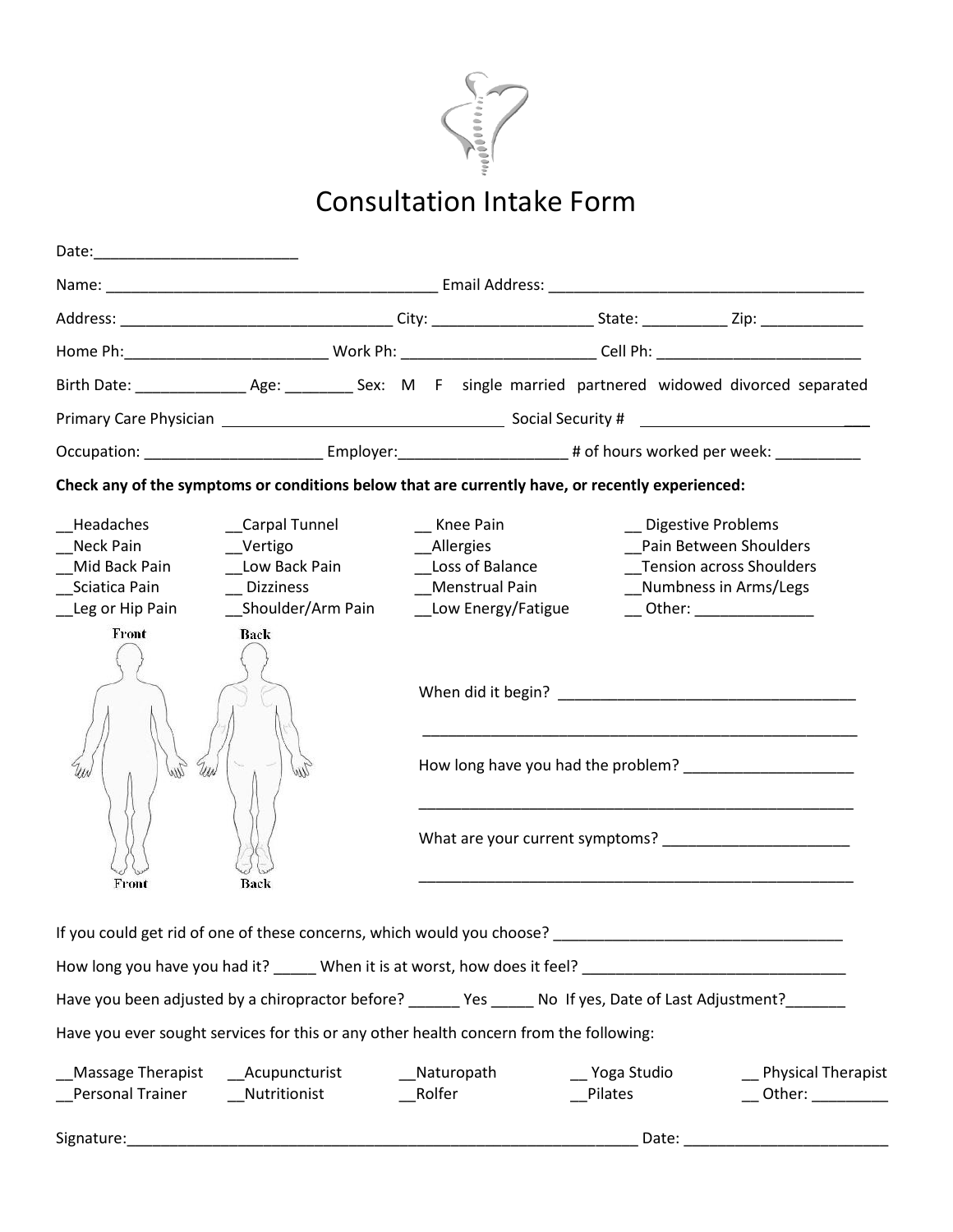### WALSH WELLNESS CENTER PATIENT REGISTRATION FORM

| Today's Date:                                                                                                 |                                                                                                                                                                                                                                      |
|---------------------------------------------------------------------------------------------------------------|--------------------------------------------------------------------------------------------------------------------------------------------------------------------------------------------------------------------------------------|
| PATIENT INFORMATION: (Please use full legal name, no nicknames)                                               |                                                                                                                                                                                                                                      |
|                                                                                                               | Middle Initial: _______________                                                                                                                                                                                                      |
|                                                                                                               |                                                                                                                                                                                                                                      |
|                                                                                                               | Zip: _________________________                                                                                                                                                                                                       |
|                                                                                                               |                                                                                                                                                                                                                                      |
|                                                                                                               | *Sex: Marital Status: Drivers Lic#:                                                                                                                                                                                                  |
|                                                                                                               |                                                                                                                                                                                                                                      |
|                                                                                                               |                                                                                                                                                                                                                                      |
|                                                                                                               |                                                                                                                                                                                                                                      |
|                                                                                                               |                                                                                                                                                                                                                                      |
| Please tell us how you heard about us:                                                                        | Referred by                                                                                                                                                                                                                          |
| GUARANTOR INFORMATION: (List person or insured name responsible for bill - use full legal name, no nicknames) |                                                                                                                                                                                                                                      |
| *Relationship of Guarantor to Patient:                                                                        |                                                                                                                                                                                                                                      |
|                                                                                                               |                                                                                                                                                                                                                                      |
|                                                                                                               |                                                                                                                                                                                                                                      |
|                                                                                                               |                                                                                                                                                                                                                                      |
|                                                                                                               |                                                                                                                                                                                                                                      |
|                                                                                                               | *Sex: Female_______Male _________                                                                                                                                                                                                    |
|                                                                                                               |                                                                                                                                                                                                                                      |
|                                                                                                               |                                                                                                                                                                                                                                      |
|                                                                                                               | INSURANCE INFORMATION: (Please allow receptionist to photocopy your insurance ID cards and Driver's License)                                                                                                                         |
|                                                                                                               | IF SOMEONE OTHER THAN PATIENT IS THE INSURED PARTY. PLEASE INCLUDE DATE OF BIRTH FOR CLAIMS                                                                                                                                          |
| <b>PRIMARY INSURANCE:</b>                                                                                     |                                                                                                                                                                                                                                      |
|                                                                                                               |                                                                                                                                                                                                                                      |
|                                                                                                               |                                                                                                                                                                                                                                      |
|                                                                                                               |                                                                                                                                                                                                                                      |
|                                                                                                               | Claims Address & Phone: <u>example and a series of the series of the series of the series of the series of the series of the series of the series of the series of the series of the series of the series of the series of the s</u> |
| <b>SECONDARY INSURANCE:</b>                                                                                   |                                                                                                                                                                                                                                      |
|                                                                                                               |                                                                                                                                                                                                                                      |
|                                                                                                               |                                                                                                                                                                                                                                      |
|                                                                                                               |                                                                                                                                                                                                                                      |
| Claims Address & Phone:                                                                                       |                                                                                                                                                                                                                                      |
|                                                                                                               |                                                                                                                                                                                                                                      |
|                                                                                                               | Please read and sign back of form.                                                                                                                                                                                                   |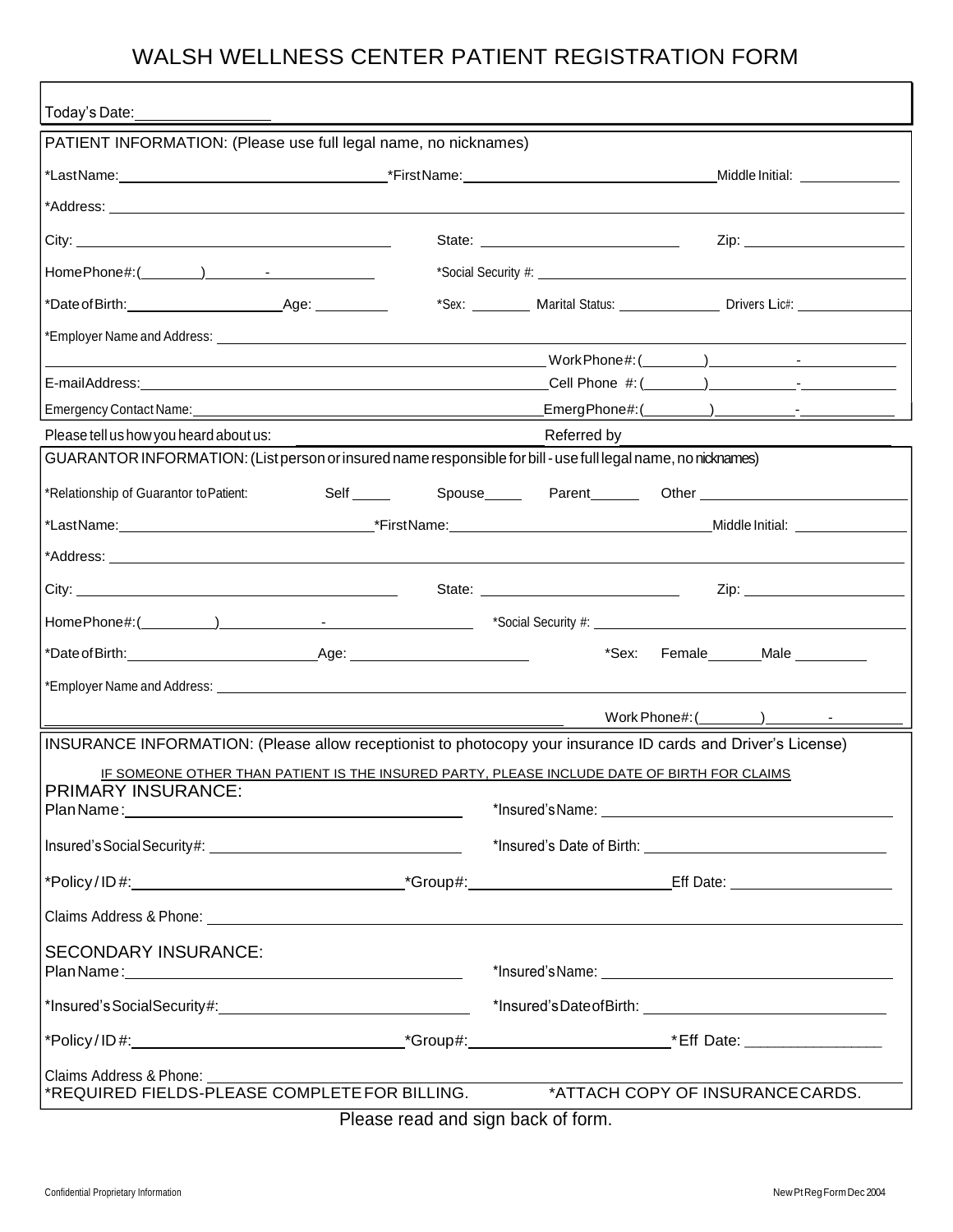### **PATIENT REGISTRATION FORM DISCLOSURES & CONSENTS**

| Patient Name: |            |      |           |  | าate ∩t |
|---------------|------------|------|-----------|--|---------|
|               | First Name | M.I. | Last Name |  |         |
|               |            |      |           |  |         |

#### **ASSIGNMENT OF INSURANCE BENEFITS:**

I hereby authorize direct payment of my insurance benefits to Walsh Wellness Center services rendered to my dependents or me by the physician or under his/her supervision. I understand that it is my responsibility to know insurance benefits and whether or not the services I am to receive are a covered benefit. I understand and agree that I will be responsible for any co-pay or balance due that Walsh Wellness Center is unable to collect from my insurance carrier for whatever reason.

#### MEDICARE/MEDICAID/CHAMPUS INSURANCE BENEFITS:

I certify that the information given by me in applying for payment under these programs is correct. I authorize the release of any of my dependent's records that these programs may request. I hereby direct that payment of my or my dependent's authorized benefits be made directly to Walsh Wellness Center on my behalf.

#### AUTHORIZATION TO RELEASE NON-PUBLIC PERSONAL INFORMATION:

I certify that I have received and read a copy of the Walsh Wellness Center Patient Information Privacy Policy. I authorize Walsh Wellness Center individually to release any of my or my dependent's medical or incidental or personal information that may be necessary for medical evaluation, treatment, consultation, or the processing of insurance benefits.

#### AUTHORIZATION TO MAIL, CALL OR E-MAIL:

I certify that I understand the privacy risks of the mail, phone calls, and e-mail. I hereby authorize a Walsh Wellness Center representative or my physician to mail, call, or e-mail me with communications regarding my healthcare, including but not limited to things as appointment reminders, referral arrangements, and laboratory results. I understand that I have the right to rescind authorization at any time by notifying Walsh Wellness Center to that effect in writing.

#### LAB/X-RAY/DIAGNOSTIC SERVICES:

I understand that I may receive a separate bill if my medical care includes lab, x-ray, or other diagnostic services. I further understand that I am financially responsible for any co-pay or balance due for these services if they are not reimbursed by my insurance for whateverreason.

#### **CONSENT TO TREATMENT:**

Ihereby consent to evaluation, testing, and treatment as directed by my Walsh Wellness Center physician or his or her designee.

(If different from patient)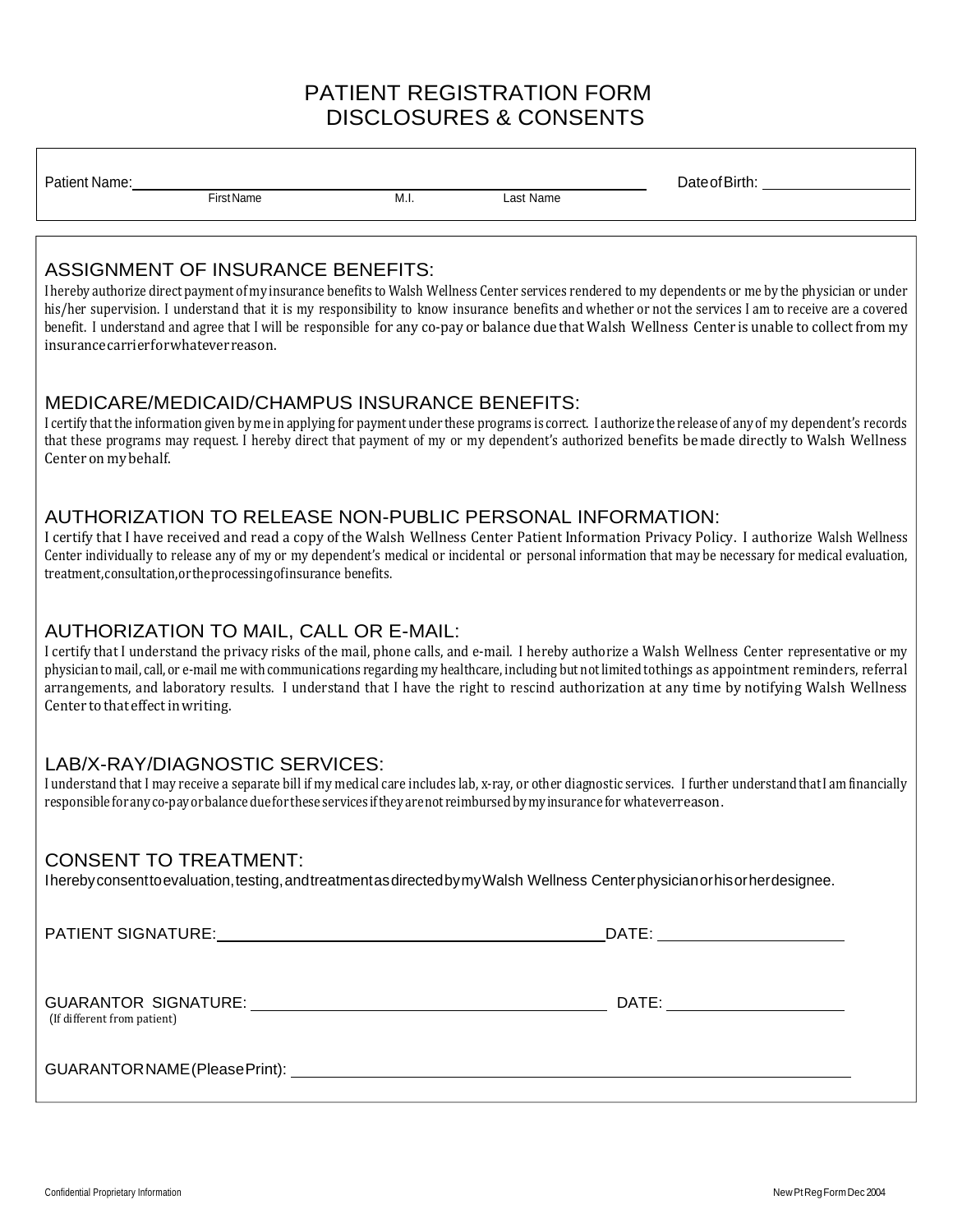

## **CONSENT TO TREAT**

I hereby request and consent to the performance of chiropractic manipulation and manual therapy techniques and other chiropractic procedures, including various modes of physical therapeutic modalities and procedures and diagnostic X-rays, where warranted, on me (or on the patient named below, for whom I am legally responsible) by the doctor of chiropractic named below and/or other licensed doctors of chiropractic who now or in the future work at the clinic or office listed below.

I have had an opportunity to discuss with the doctor of chiropractic named below, the nature and purpose of chiropractic adjustments and other procedures. I understand that results are not quaranteed.

I understand and am informed that, as in the practice of medicine, in the practice of chiropractic there are some risks to treatment and diagnostic services including but not limited to:

Manipulation: increased pain or discomfort, fractures, disc injuries, strokes, dislocations and sprains.

Therapeutic Modalities and procedures: additional pain and discomfort. Endurance exercise may cause increased risk of acute Myocardial Infarction (heart attack) in patients with known or possible cardiac conditions.

Radiographs: ionizing radiation can be harmful to a fetus for those who are pregnant or might be pregnant.

I do not expect the doctor to be able to anticipate and explain all risks and complications, and I wish to rely upon the doctor to exercise judgment during the course of the procedure which the doctor feels at the time, based upon the facts then known to him or her, is in my best interest. The doctor named below has additionally explained the risks associated with my refusal of treatment.

I have read, or have had read to me, the above consent. I have also had an opportunity to ask questions about its content, and by signing below I agree to the above-named procedures. I intend this consent form to cover the entire course of treatment for my present condition and for any future condition(s) for which I seek treatment.

| Patient/Guardian Signature | Date |  |
|----------------------------|------|--|
|                            |      |  |
| Witness Signature          | Date |  |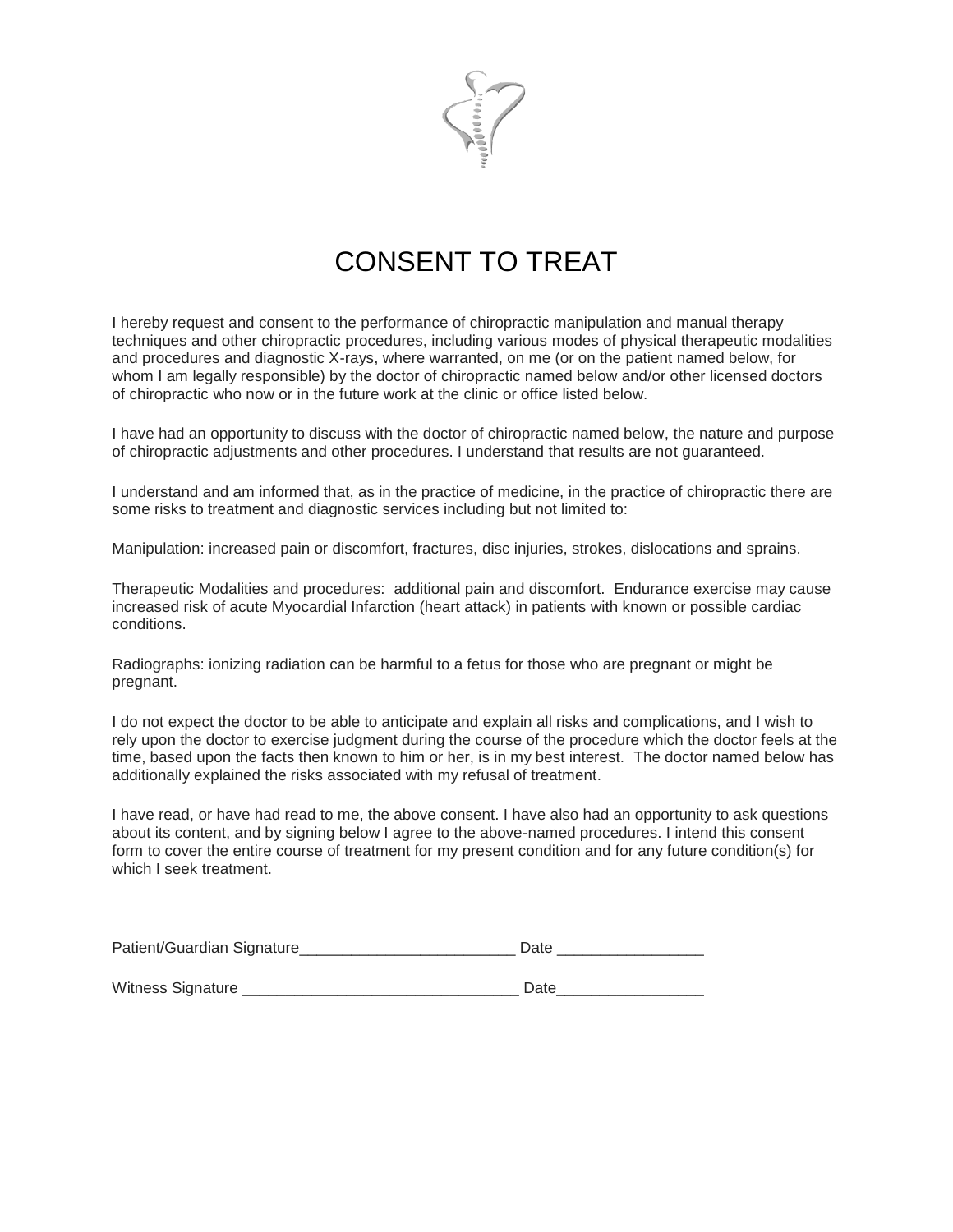## **HIPAA Compliance Patient Consent Form**

Our Notice of Privacy Practices provides information about how we may use or disclose protected health information.

The notice contains a patient's rights section describing your rights under the law. You ascertain that by your signature that you have reviewed our notice before signing this consent.

The terms of the notice may change, if so, you will be notified at your next visit to update your signature/date.

You have the right to restrict how your protected health information is used and disclosed for treatment, payment or healthcare operations. We are not required to agree with this restriction, but if we do, we shall honor this agreement. The HIPAA (Health Insurance Portability and Accountability Act of 1996) law allows for the use of the information for treatment, payment, or healthcare operations.

You may file a written complaint to the Secretary of Health and Human Services if you believe your privacy rights with respect to confidential information in your medical records have been violated. If you're not satisfied with the manner in which this office handles your complaint, you may submit a formal complaint to: DDHS. Office of Civil Rights, 200 Independence Ave, S.W. Room 509F HHH Building, Washington, DC 20201.

By signing this form, you consent to our use and disclosure of your protected healthcare information and potentially anonymous usage in a publication. You have the right to revoke this consent in writing, signed by you. However, such a revocation will not be retroactive.

By signing this form, I understand that:

- Protected health information may be disclosed or used for treatment, payment, or healthcare operations.
- I give my permission to **WALSH Wellness Center** to use my address, phone number and clinical information to contact me, and/or other physicians, and/or my employer (if work related) with appointment changes, follow-up messages, test results, laboratory results, and/or, other related health information.
- The practice reserves the right to change the privacy policy as allowed by law.  $\bullet$
- All requests for inspection, copying and/or amending information in your medical records  $\bullet$ must be made in writing and be addressed to Dr. Patrick Walsh at our address.
- $\bullet$ The patient has the right to revoke this consent in writing at any time and all full disclosures will then cease.
- The practice may condition receipt of treatment upon execution of this consent.
- $\bullet$ We may contact you by phone, text message, or leave a voice message on your home or cellular phone regarding appointments.

| (PRINT NAME PLEASE)   |  |
|-----------------------|--|
| Date:                 |  |
| Date: $\qquad \qquad$ |  |